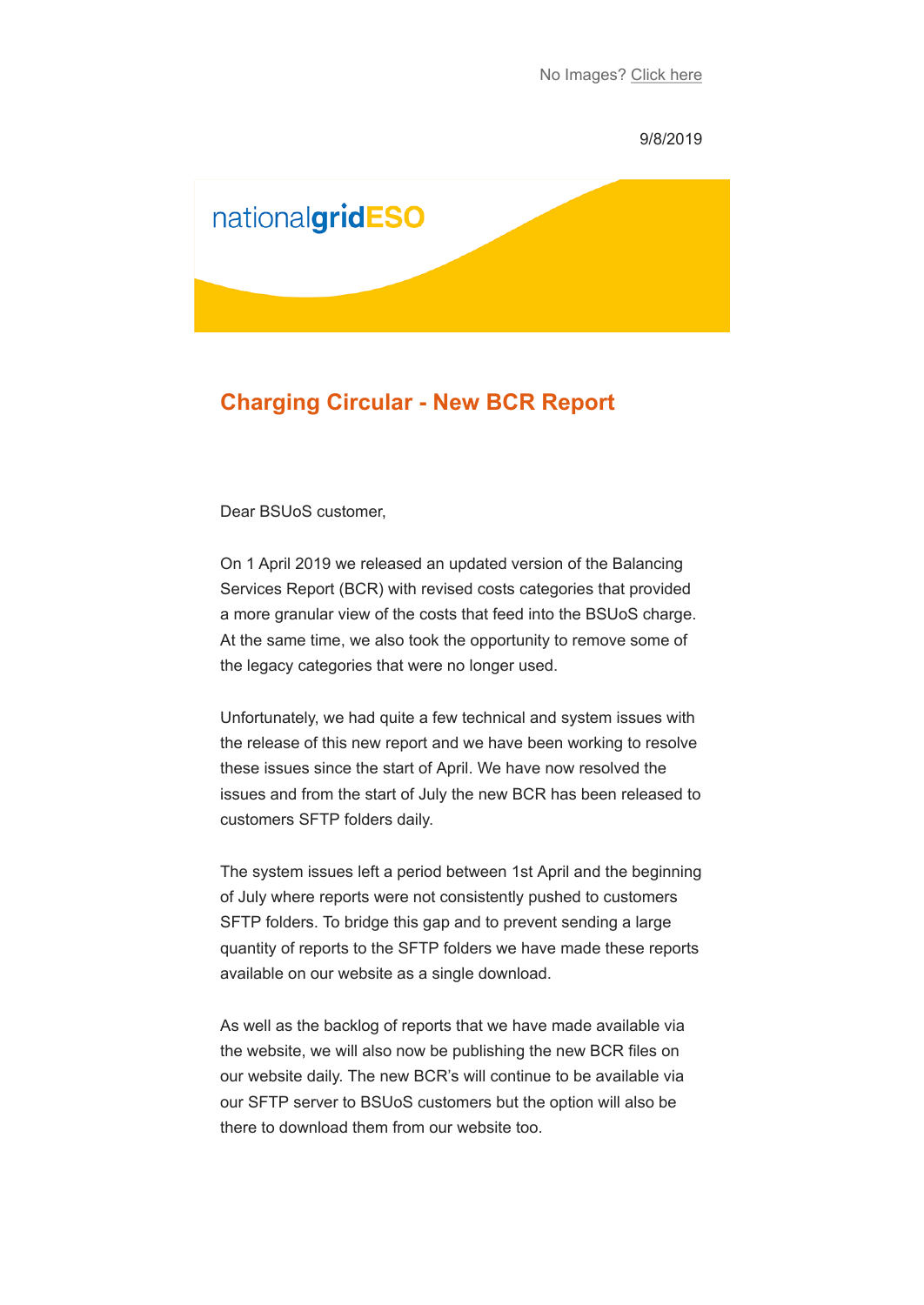# **BSU<sub>O</sub>S** links

|                                         | <b>Current BCR data</b> |                                 |
|-----------------------------------------|-------------------------|---------------------------------|
| <b>News (50)</b>                        | <b>BCR</b> Data files   |                                 |
| Useful information and<br>documents (8) | Search by name          | O.                              |
| Current BSUoS data (3)                  |                         |                                 |
| Current BCR data (1)                    | Published $\vee$        | Name                            |
| Historical BSUoS data - II (1)          | 26 Jul 2019             | BCR NEW Archive from April 2019 |
| Historical BSUoS data - SF (18)         |                         |                                 |
| Historical BSUoS data - RF (17)         |                         |                                 |

To download the archive of new BCR files or the daily BCR files that we are releasing, please visit the following page and click the **Current BCR data** option on the page.

### [https://www.nationalgrideso.com/bsuos](https://subscribers.nationalgrid.co.uk/t/d-l-xlyhttk-jibzjtjr-r/)

The reports will be published each day in the format of a ZIP file that contains the 4 different file formats for whichever BSUoS settlement runs have been processed that day. We try not to use proprietary file formats like ZIP when we release files but due to how the BSUoS runs are processed and the fact that a BCR file is produced for each run type and in the 4 different file formats, it's not practical to release these files any other way than in ZIP format.

We appreciate some customers will take time to transition to this new BCR file so the previous version of the BCR will continue to be published as normal via our SFTP server until the end of the current financial year.

The biggest change with the new BCR (and the main cause of the technical difficulties) is with the DAT version of the report. Because of this we have released a guidance document that will hopefully help users of the report understand the new structure within this file.